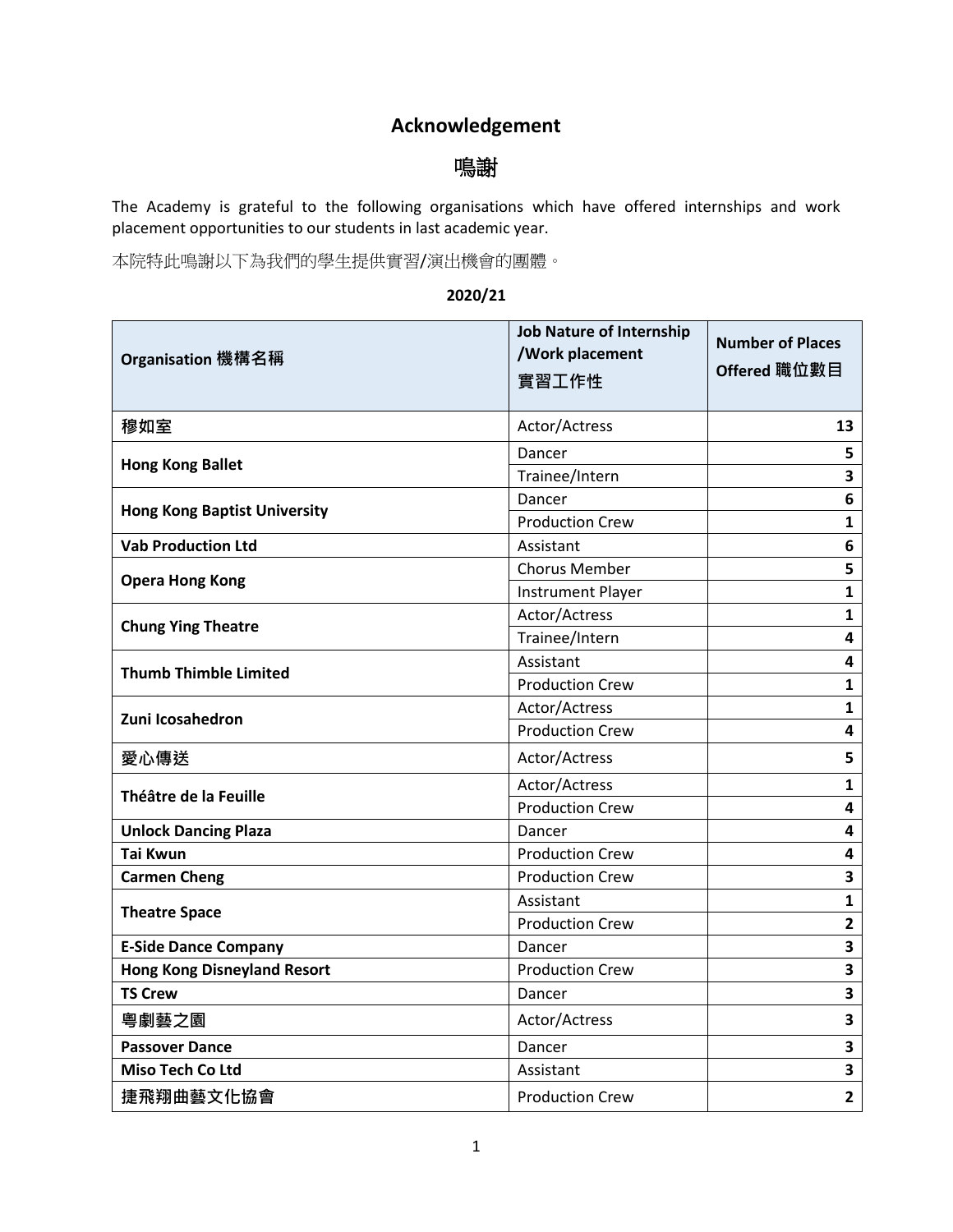|                                                          | <b>Job Nature of Internship</b> | <b>Number of Places</b> |
|----------------------------------------------------------|---------------------------------|-------------------------|
| Organisation 機構名稱                                        | /Work placement                 | Offered 職位數目            |
|                                                          | 實習工作性                           |                         |
| <b>Teens Theatre</b>                                     | <b>Production Crew</b>          | $\overline{2}$          |
| One Element Cantonese Opera Culture                      | Actor/Actress                   | $\mathbf{2}$            |
| <b>Actors' Family</b>                                    | Trainee/Intern                  | $\mathbf{2}$            |
| <b>Windmill Grass Theatre</b>                            | Actor/Actress                   | 1                       |
|                                                          | <b>Production Crew</b>          | 1                       |
| <b>Eva Chau</b>                                          | <b>Production Crew</b>          | $\mathbf{2}$            |
| 蘭軒粵劇研藝社                                                  | Actor/Actress                   | 1                       |
|                                                          | Dancer                          | 1                       |
| <b>Fantasy Puppet Theatre</b>                            | <b>Production Crew</b>          | $\overline{2}$          |
| 紅梅傲雪劇曲藝苑                                                 | Actor/Actress                   | 2                       |
| alice theatre laboratory                                 | Actor/Actress                   | $\overline{2}$          |
| <b>City Chamber Orchestra of Hong Kong</b>               | <b>Instrument Player</b>        | $\overline{\mathbf{2}}$ |
| <b>Hong Kong Sinfonietta</b>                             | <b>Instrument Player</b>        | 1                       |
|                                                          | Performer                       | 1                       |
| <b>Ying Theatre Company</b>                              | Trainee/Intern                  | $\overline{\mathbf{2}}$ |
| <b>Kwan Hiu Wai</b>                                      | <b>Production Crew</b>          | $\overline{2}$          |
| Lok Kwan Social Service-Splendid Fashion                 | <b>Production Crew</b>          | $\mathbf{1}$            |
|                                                          | Trainee/Intern                  | $\mathbf{1}$            |
| <b>One Table Two Chairs</b>                              | Actor/Actress                   | $\mathbf{2}$            |
| <b>Cantonese Opera Musician and Vocalist Association</b> | Actor/Actress                   | 1                       |
| <b>Limited</b>                                           |                                 |                         |
| <b>Designerooms</b>                                      | Trainee/Intern                  | 1                       |
| <b>Viu TV</b>                                            | Actor/Actress                   | $\mathbf{1}$            |
| Jimmy's Puppet Studio                                    | Trainee/Intern                  | $\mathbf{1}$            |
| <b>SWAP Creative Studio</b>                              | Assistant                       | $\mathbf{1}$            |
| <b>HK Philharmonic Orchestra</b>                         | <b>Instrument Player</b>        | 1                       |
| <b>Cinematic Theatre Limited</b>                         | Assistant                       | $\mathbf{1}$            |
| <b>Leisure and Cultural Services Department</b>          | <b>Instrument Player</b>        | 1                       |
| <b>G Productions</b>                                     | <b>Production Crew</b>          | 1                       |
| <b>Ada WONG</b>                                          | Assistant                       | 1                       |
| <b>Showcraft Production Limited</b>                      | <b>Production Crew</b>          | 1                       |
| <b>Maggieslays</b>                                       | Actor/Actress                   | 1                       |
| <b>Tang Shu Wing Theatre Studio</b>                      | <b>Production Crew</b>          | 1                       |
| <b>Make T-Shirt Together Limited</b>                     | Trainee/Intern                  | 1                       |
| The Cantonese Opera Advancement Association              | Actor/Actress                   | 1                       |
| <b>Matchy Choi</b>                                       | Actor/Actress                   | 1                       |
| <b>Upcycling Plus</b>                                    | Trainee/Intern                  | $\mathbf{1}$            |
| 芳芳粵韻獻知音                                                  | <b>Production Crew</b>          | 1                       |
| <b>Hong Kong Red Cross</b>                               | Actor/Actress                   | $\mathbf{1}$            |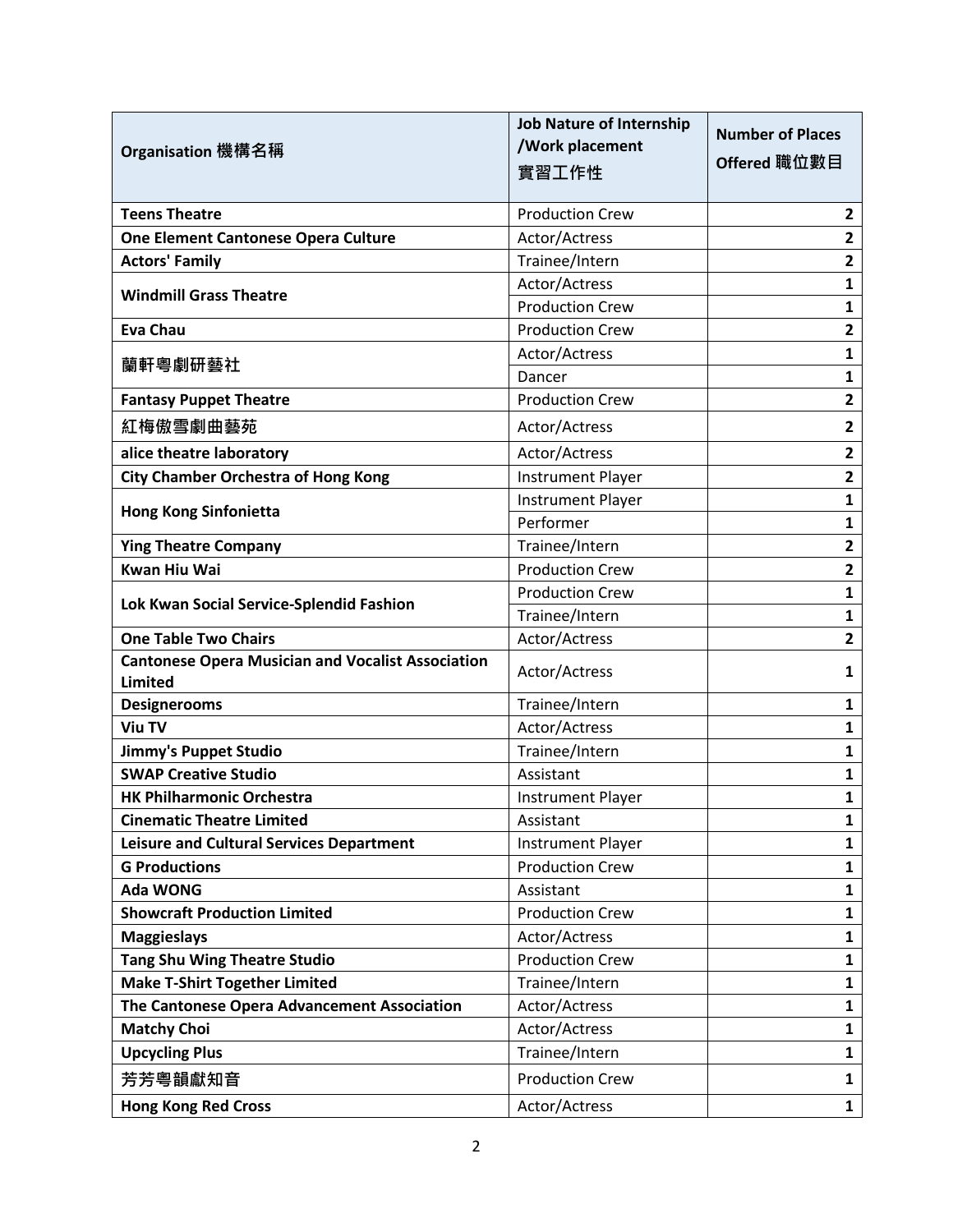|                                                                    | <b>Job Nature of Internship</b> | <b>Number of Places</b> |
|--------------------------------------------------------------------|---------------------------------|-------------------------|
| Organisation 機構名稱                                                  | /Work placement                 |                         |
|                                                                    | 實習工作性                           | Offered 職位數目            |
| <b>Hong Kong Arts Centre</b>                                       | Trainee/Intern                  | 1                       |
| <b>Zense Creative Company Limited (Beijing)</b>                    | <b>Production Crew</b>          | 1                       |
| <b>MPHK Group Ltd.</b>                                             | Trainee/Intern                  | 1                       |
|                                                                    |                                 |                         |
| 日興粵劇推廣工作室                                                          | Actor/Actress                   | 1                       |
| <b>Mufla Creative</b>                                              | <b>Production Crew</b>          | 1                       |
| <b>Splendid Fashion</b>                                            | Assistant                       | 1                       |
| <b>Musica Viva Limited (HK)</b>                                    | Singer                          | 1                       |
| <b>CANTO OP</b>                                                    | Actor/Actress                   | 1                       |
| <b>Musical Journey</b>                                             | Performer                       | 1                       |
| <b>Hong Kong Dance Federation</b>                                  | Dancer                          | 1                       |
| <b>Nebu Limited</b>                                                | Model                           | 1                       |
| Theatre du pif                                                     | Actor/Actress                   | 1                       |
| <b>Alan &amp; Becky Dance Group</b>                                | Dancer                          | 1                       |
| <b>Actki</b>                                                       | <b>Production Crew</b>          | 1                       |
| 曾國祥                                                                | Actor/Actress                   | 1                       |
| <b>Artech Design and Production Co. Ltd</b>                        | <b>Production Crew</b>          | 1                       |
| Diseno Idea Ltd.                                                   | Trainee/Intern                  | $\mathbf{1}$            |
| <b>CO-OP It Wors</b>                                               | Actor/Actress                   | 1                       |
| <b>Film Factory Hong Kong</b>                                      | Actor/Actress                   | 1                       |
| <b>West Kowloon Cultural District Authority</b>                    | <b>Production Crew</b>          | 1                       |
| <b>Emma Tse Elite Dance Academy</b>                                | Choreographer/Dancer            | 1                       |
| <b>Wing Cheong Cantonese Opera Promotion</b><br><b>Association</b> | Actor/Actress                   | 1                       |
| <b>Phoebe Wedding</b>                                              | Assistant                       | 1                       |
| Y-Space                                                            | Assistant                       | 1                       |
| Pik Kwan Chinese Opera Institute                                   | <b>Production Crew</b>          | 1                       |
| <b>D826 Production</b>                                             | Actor/Actress                   | $\mathbf{1}$            |
| <b>Prospects Theatre</b>                                           | Actor/Actress                   | $\mathbf{1}$            |
| <b>Inherritage Philharmanic</b>                                    | <b>Instrument Player</b>        | 1                       |
| <b>Self initiated</b>                                              | Actor/Actress                   | 1                       |
| iStage                                                             | Actor/Actress                   | 1                       |
| <b>Show Start Ltd.</b>                                             | Trainee/Intern                  | $\mathbf{1}$            |
| <b>ELSA Jeandedieu Studio</b>                                      | Trainee/Intern                  | $\mathbf{1}$            |
| <b>Azure Seas Cantonese Tratditional Theatre</b>                   | <b>Instrument Player</b>        | $\mathbf{1}$            |
| 紅菱艷粵劇團                                                             | Actor/Actress                   | $\mathbf{1}$            |
| <b>Pants Theatre Production</b>                                    | Assistant                       | $\mathbf{1}$            |
| <b>Bravo Theatre</b>                                               | Actor/Actress                   | 1                       |
| 89268                                                              | <b>Production Crew</b>          | $\mathbf{1}$            |